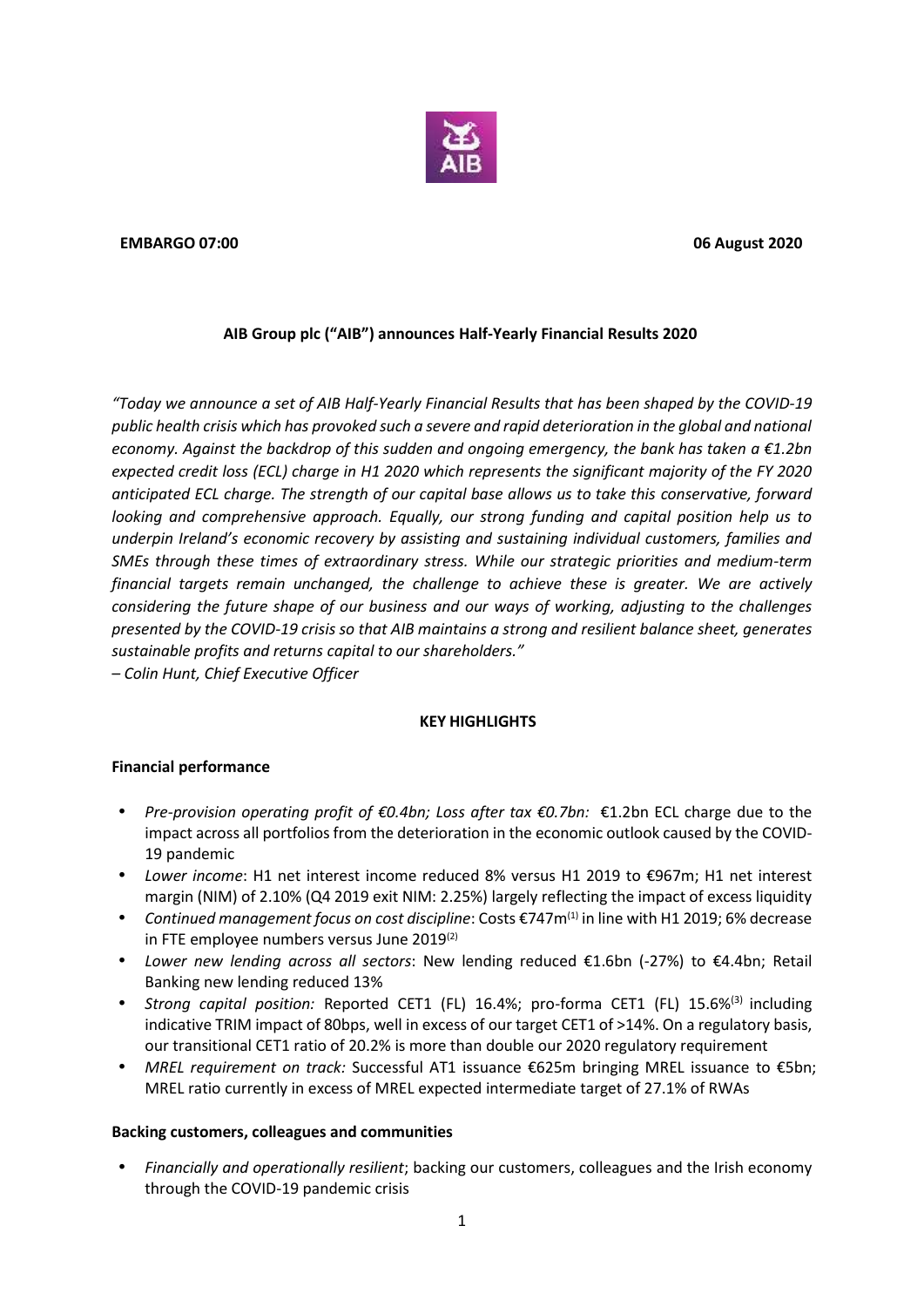- *Introduction of a wide range of customer initiatives*; c. 64k payment breaks implemented for our retail banking customers
- *Enabled over 80% of our workforce to work seamlessly and securely on remote basis*
- *99.4% of our branch network remains open to serve the community*
- *Extensive Culture Evolution Programme;* launched our new and evolved company values and behaviours; positively evidenced by our people's response to the COVID-19 emergency
- *Wellbeing Programme;* accelerated rollout of the programme to ensure colleagues had the necessary supports available as their working environment suddenly and radically changed
- *Recharge the economic recovery;* well capitalised and ready to support the July Stimulus package from the Government including Credit Guarantee and Future Growth Loan Schemes of €2bn and €0.8bn respectively
- *Leader in Irish housing finance:* €300 million social housing fund for the provision of 2,000 new social houses

# **Outlook**

- Strategic priorities and medium-term targets remain unchanged
- Examining the challenges and opportunities presented by the crisis and how our business may be re-shaped for the future
- Strong capital and funding position enable us to support our customers and the recharging of the Irish economy

## **FINANCIAL PERFORMANCE**

A loss after tax of €700m was recorded in H1 2020 due to the ECL charge of €1.2bn.

Net interest income (NII) reduced by €83m or 8% to €967m (H1 2019: €1,050m). As highlighted previously, the operating backdrop for banks is challenging and the lower interest rate environment contributed to about half of this decline in NII. Lower income on investment securities and reduced loan volumes partially offset by lower cost of deposits also impacted NII.

NIM for H1 2020 was 2.10% (H1 2019: 2.46%) versus a Q4 2019 exit NIM of 2.25%. The key impacts since Q4 were an increase in surplus liquidity c. 7bps, the lower interest rate environment c. 6bps, and changes in asset and liability mix c. 2bps.

Other income declined €99m to €220m (H1 2019: €319m). The primary component of other income continues to be net fees and commissions which reduced 16% to €192m (H1 2019: €230m) predominantly as a result of reduced economic activity and changes in customer behaviour.

Operating expenses<sup>(1)</sup> of  $\epsilon$ 747m were in line with H1 2019 of  $\epsilon$ 744m. Staff costs declined 6% and FTE employee numbers reduced over 6% versus H1 2019<sup>(2)</sup>. Other factors that impacted operating expenses are increased depreciation as guided and some operational costs incurred as a result of our response to the COVID-19 pandemic. Cost discipline continues to be a key management priority and we remain focused on our medium-term target of a €1.5bn cost base.

The ECL charge in H1 2020 was €1,216m and is covered in more detail below.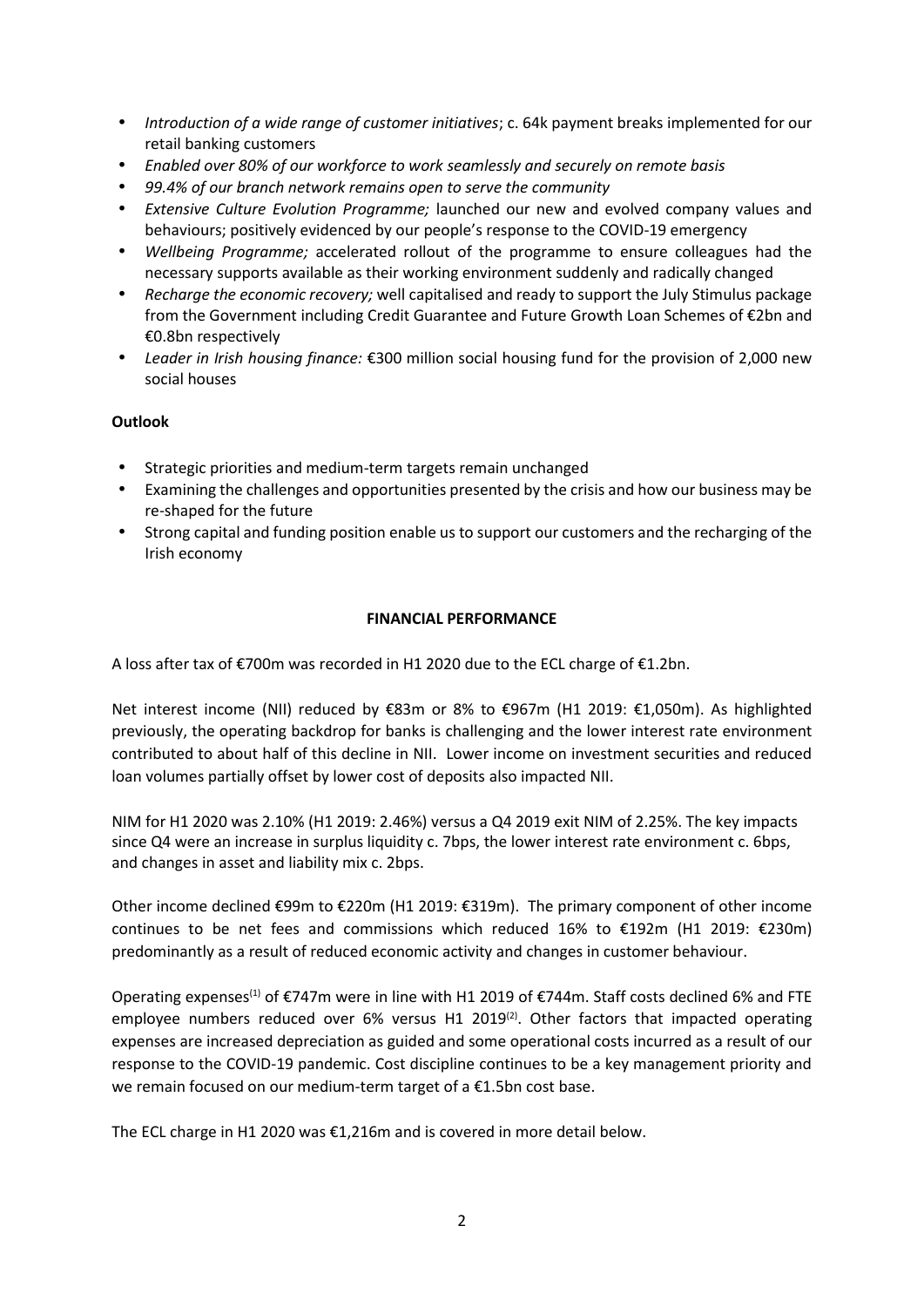Exceptional costs in the first half were €75m. The key component was €58m for legacy issues, of which €37m related to the operational costs of the Tracker Mortgage Examination (TME) programme. The remaining items of €17m included voluntary severance payments and other one off system and resourcing costs incurred due to COVID-19.

## **ECL and Asset Quality**

In H1 2020 the ECL charge was €1.2bn primarily reflecting the deterioration in outlook for the economic environment due to the COVID-19 pandemic. As outlined at the Q1 update, our ECL methodology comprises three key components:

# 1. Macro-economic assumptions:

€0.7bn of the €1.2bn ECL charge relates to revised COVID-19 macroeconomic scenarios and reflects the deterioration in economic outlook. Five new scenarios were used with weighting to the downside to reflect uncertainty – see Table 1 below. GDP and unemployment are key drivers in the IFRS 9 models impacting probability of default (PD) and loss given default (LGD), both increasing ECL cover within stage (€0.5bn) and contributing to stage transfer (€0.2bn).

| H1 2020 ECL probability weighted<br>macroeconomic assumptions* | 2020    | 2021    | 2022 |
|----------------------------------------------------------------|---------|---------|------|
| Irish GDP                                                      | $-7.8%$ | 5.2%    | 3.7% |
| Irish Unemployment                                             | 10.6%   | 9.9%    | 8.0% |
| Irish House Price Index (HPI)                                  | $-5.9%$ | $-5.3%$ | 1.8% |
| Irish Commercial Real Estate Index                             | $-9.8%$ | $-6.3%$ | 3.3% |

## Table 1: Probability weighted macroeconomic assumptions - H1 2020

*\*HY 2020 economic scenarios –COVID-19 base scenario (55%); Upside scenario 'Virus eliminated' (10%); Downside scenario 1 'Persistent virus' (20%); Downside scenario 2 'Failed EU/UK trade talks' (10%) and Downside scenario 3 / Severe 'Persistent virus plus second wave' (5%)*

# 2. Staging movements:

€0.4bn of the €1.2bn ECL charge was related to downward staging migration of exposures and credit deterioration within stage. Stage 2 loan exposures increased €6.5bn and Stage 3 loan exposures increased €0.4bn. The Stage 2 movements were primarily in sectors most vulnerable to the impact of the lockdown restrictions. There was a €1.9bn move to Stage 2 within Property & Construction, primarily related to Commercial Real Estate (retail / shopping centres) which were highly impacted by COVID-19 restriction measures. Within Corporate & SME there was a  $\epsilon$ 4.1bn move to Stage 2 as previously highlighted sectors, such as Hotels, Bars, Restaurants, Retail/Wholesale and Transport were the key drivers of the move. Stage 3 loan exposures increased by €0.4bn, most of which was due to a definition of default change.

# 3. Post model adjustments:

In addition, the ECL charge included a €0.1bn for post model adjustments. This included €42m overlay for COVID-19 payment breaks in Retail Banking Mortgages and Personal loans. While these remain within existing stage the overlay reflects management's best estimate of potential future losses given the risk of downward stage migration on the expiry of payment breaks – see Table 2 below.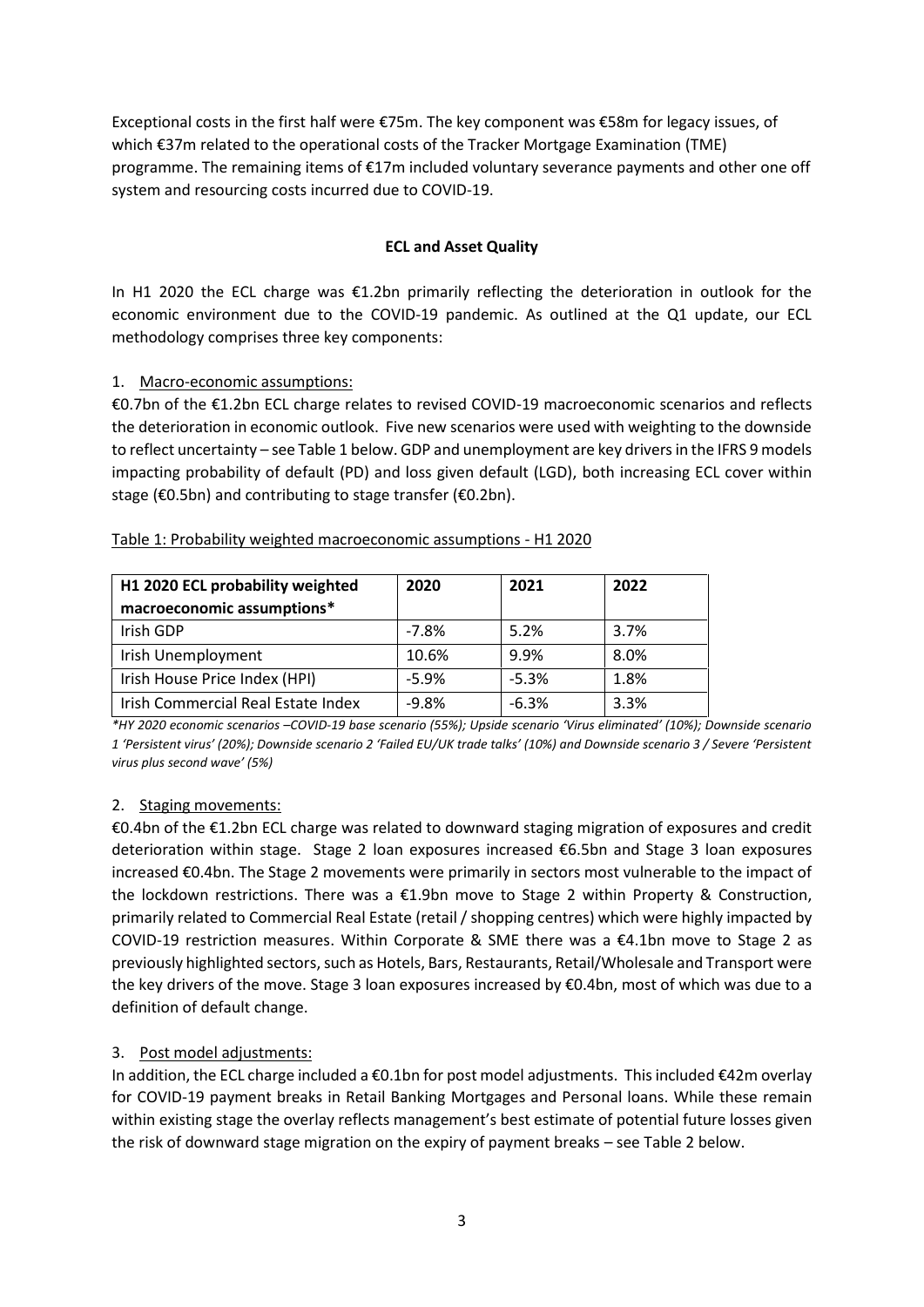#### Table 2 – Retail Banking payment breaks

| Retail Banking - Payment breaks currently in place |                  |          |                 |                             |  |
|----------------------------------------------------|------------------|----------|-----------------|-----------------------------|--|
|                                                    | <b>Mortgages</b> | Personal | <b>Business</b> | <b>Total Retail Banking</b> |  |
| No of accounts                                     | 14,557           | 18,320   | 14,004          | 46,881                      |  |
| Amount in Euro (€m)                                | €2,053m          | €201m    | €647m           | €2,901m                     |  |
| % of number of customer loan accounts              | 6%               | 3%       | 11%             | $\overline{\phantom{0}}$    |  |
| % of portfolio value                               | 7%               | 8%       | 16%             |                             |  |

*Data as at 24th July 2020*

Our ECL approach is conservative, forward looking and comprehensive and as such we expect the H1 2020 ECL to represent the significant majority of the FY 2020 anticipated ECL charge.

#### **BALANCE SHEET**

AIB's performing loan book decreased €2bn to €56.8bn as redemptions exceeded new lending. Customer accounts of €75.7bn significantly increased from €71.8bn at December 2019.

Total new lending in H1 2020 reduced 27% to €4.4bn (H1 2019: €6bn). Following a strong Q1 of 11% growth, our new mortgage lending in Ireland reduced 16% to €1.1bn in H1. We maintained our position as Ireland's largest mortgage provider with a stable 31.3% market share and recent trends show a tentative pick up in applications data. Personal lending in Ireland decreased 17% to €0.4bn. Lending to the corporate sector in Ireland reduced 21%, which was driven mostly by reduction in property lending somewhat offset by an increase in renewable energy lending. We continue to have a cautious approach to risk appetite in syndicated and international lending which was significantly lower than last year. The SME sector has suffered from the economic impact of COVID-19; new lending to the sector decreased by 10%. In the UK, new lending reduced by 36% to £0.8bn reflecting a slowdown in economic activity. In the UK, we are accredited to two UK Government Loans Schemes (Bounce Back Loan Scheme (BBLS) and Coronavirus Business Interruption Loan Scheme (CBILS)) and so far we have approved over 3,700 customer requests, with a total loan value of c. £200m. Given our market leading positions and strong funding, together with supportive government backed credit schemes, we are well positioned for further growth and to aid the recharging of the economies in which we operate.

In the first half of 2020, NPEs increased 14% to €3.8bn (6.3% gross loans). This increase reflects a definition of default change of €0.3bn, net flow to NPEs of €0.5bn offset by redemptions of €0.3bn. As a result of the ECL charge, total provision coverage has increased from 27% to 32%.

## **FUNDING & CAPITAL**

AIB continues to have strong funding and capital ratios and is well positioned to absorb the impact of COVID-19 on the balance sheet. As retail deposits continued to increase, our LDR was 77% and we continued to have strong liquidity metrics (LCR 158% and NSFR 136%).

We successfully issued €625m of AT1 in June 2020, highlighting the strong support that AIB has within credit markets with a nine times oversubscribed order book. This transaction allowed AIB to strengthen its capital position further and take advantage of recent ECB regulatory changes (Art 104a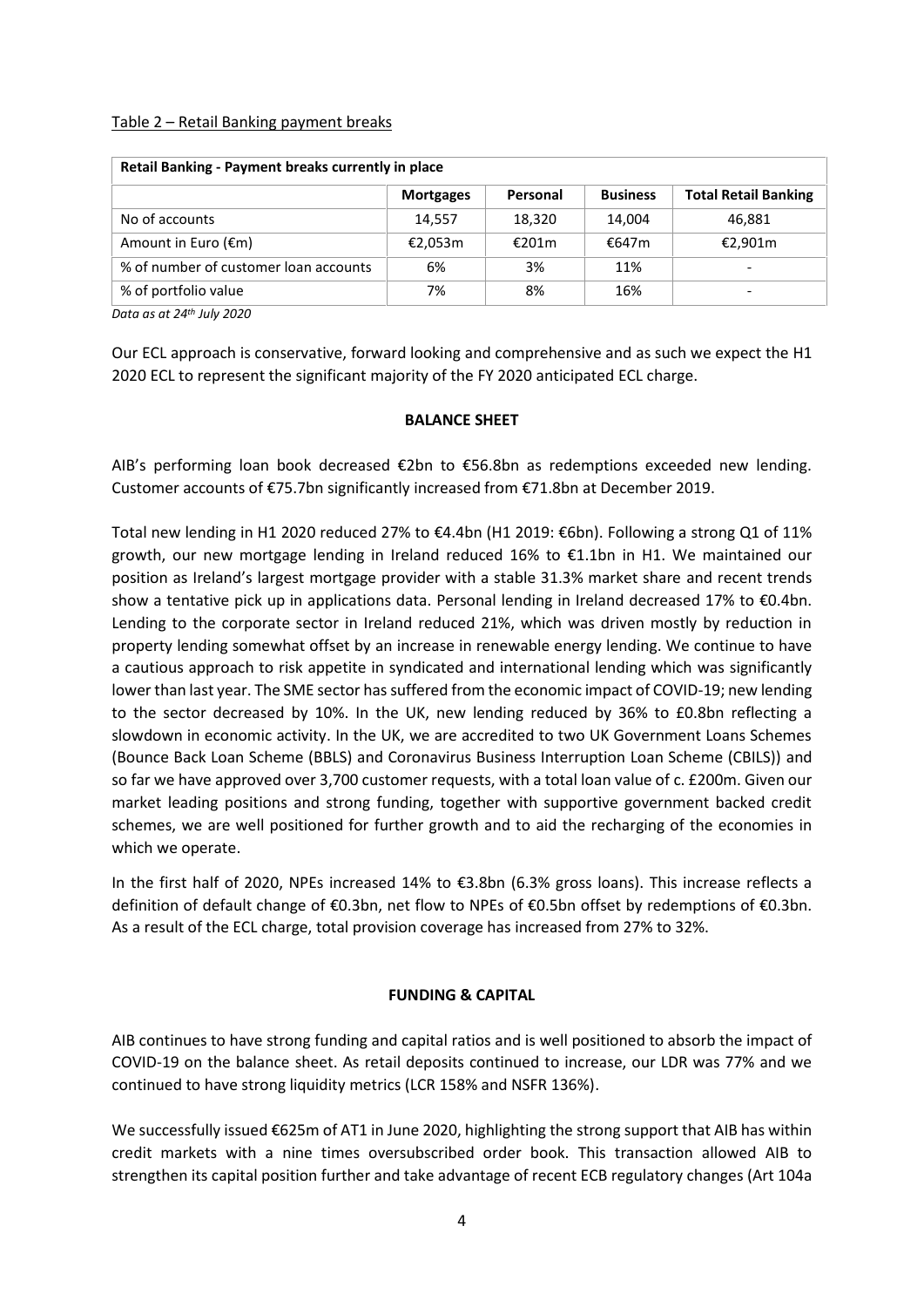which allows banks fill a portion of its P2R requirements from hybrid instruments). This transaction increased our MREL issuance to €5bn. Our actual MREL ratio at June 2020 was 30% of RWAs; ahead of our expected intermediate target of 27.1% of RWAs for January 2022. AIB continues to be rated investment grade across all three rating agencies.

At the end of June, our capital position remained robust with a reported fully loaded CET1 of 16.4% (pro-forma CET1 (FL) 15.6% including indicative TRIM impact of 80bps) well in excess of minimum requirements and our medium-term target of >14%. There was a 90bps decrease from reported CET1 at Dec 2019 of 17.3% (Dec 2019: pro-forma CET1 16.4%) comprising the following movements: the loss in the first half of -130bps, movement in investment securities reserve -30bps and other capital movements -40bps was partly offset by a decrease in RWA of +70bps and cancelled ordinary dividend of +40bps. The indicative TRIM impact of -80bps is lower than the -90bps previously expected due to the change of definition of default.

To support the financial sector through the COVID-19 pandemic, both the CBI and BOE reduced the Countercyclical Buffer (CCyB) to zero and there was a postponement of the introduction of the Systemic Risk Buffer. In addition, Art 104a which allows AIB to fill some of the P2R requirement (3.00%) from AT1 and Tier2 has a benefit to AIB of 131bps to CET1. Table 3 shows the updated regulatory capital requirements.

| <b>Regulatory capital requirements</b>   | <b>FY 2020</b><br>(Pre-Art 104a) | FY 2020* | <b>FY 2021</b> |
|------------------------------------------|----------------------------------|----------|----------------|
| Pillar 1                                 | 4.50%                            | 4.50%    | 4.50%          |
| Pillar 2 requirement (P2R)               | 3.00%                            | 1.69%    | 1.69%          |
| <b>Capital Conservation Buffer (CCB)</b> | 2.50%                            | 2.50%    | 2.50%          |
| O-SII Buffer                             | 1.00%                            | 1.00%    | 1.50%          |
| Countercyclical Buffer (CCyB)            | 0.00%                            | 0.00%    | 0.00%          |
| <b>Total CET1 requirement</b>            | 11.00%                           | 9.69%    | 10.19%         |

#### Table 3: Regulatory capital requirements

*\*The Group's minimum CET 1 requirement is 9.69% at December 2020 under Art104a; any shortfall of AT1 and Tier2 must be held in CET1*

The EU regulatory package in relation to software intangibles and SME art. 501 is expected to benefit capital, while capital headwinds exist due to the ongoing TRIM process and calendar provisioning. Broadly speaking, in aggregate we expect these items to offset each other over time.

We are committed to our medium-term CET1 target of >14% and are comfortable that our CET1 ratio will remain above this level over the near and medium-term.

#### **Backing our customers**

The Group has processed over 64,000 payment breaks for our retail banking customers since the start of the pandemic. We are currently engaging with customers to discuss supports they may require when they reach the end of their breaks with a suite of solutions available to meet their needs.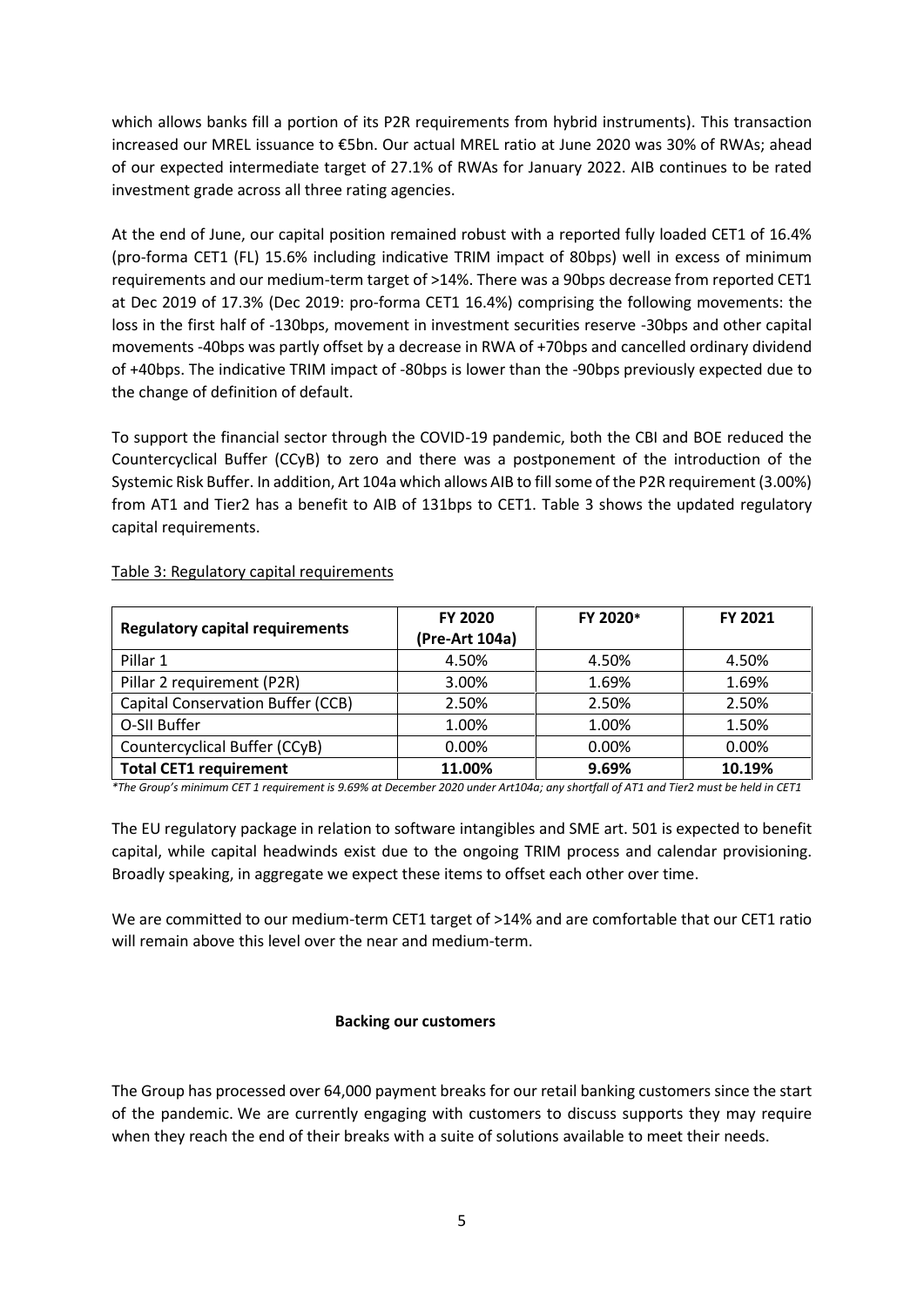AIB has kept 99.4% of its branch network open to provide service and support to its 2.8 million customers throughout the pandemic. We have redeployed staff to our contact centres after customer calls to AIB's contact centres increased significantly. We introduced priority banking hours for those that needed it as well as a dedicated helpline for over 65s, to ensure safe service for all our customers. Like others globally, the Irish government has sought to cushion the impact of the shock on the economy through a series of measures including, most recently, the €7.4bn Stimulus Package announced in July. As an integral part of this raft of measures to reflate the economy, AIB is participating fully with the provision of low-cost loans to SMEs, the backbone of our national economy, through the €2bn SBCI Credit Guarantee and €0.8bn Future Growth Loan Schemes.

## **Digital – largest and most digitally-enabled provider in Irish banking**

Our digitally-active base now surpasses 1.5 million customers with c. 60% of credit products now sold digitally. Thanks to our investment in technology in recent years, we have a modern, resilient and flexible IT infrastructure, making us, without question, and by a margin, the largest and the most digitally-enabled provider within the Irish banking market. This has been a critical element in assisting the delivery of our digital banking services while also enabling over 80% of our staff to work remotely during these extraordinary times. We remain open for business at every level and are available to our customers through all our channels, physical and digital.

COVID-19 has demonstrated our customers' willingness to adopt digital technology – there has been a notable decline in the use of cash with a 38% reduction in volume of ATM withdrawals and a 66% increase in uptake of Digital Wallet payments for the first six months of the year when compared to the half-year to June 2019.

Furthermore, our digital strategy is being accelerated to further focus on the financing needs of our business customers and bring them in line with those available to personal customers. Continuous enhancement of our digital offering will remain a priority.

## **Sustainable communities**

The core priorities of our refreshed strategy - to strengthen, streamline and simplify the Group's operations, in the interests of all our stakeholders are more relevant today as we work through this current crisis. The importance that we ascribe to the environmental agenda, and also our commitment to be embedded in the communities that we serve was acknowledged with the addition of Sustainable Communities to our strategic pillars this year. Our ambition is to lead the financial market in Ireland's response to climate change and social issues.

Our achievements to date in 2020 on this important area of focus include being awarded 'A–' leadership status for our continued progress in corporate climate action and environment stewardship by CDP<sup>(4)</sup> as well as inclusion in the FTSE4Good Index Series which identifies companies that demonstrate strong environmental, social and governance practices measured against globally recognised standards.

In 2019 we became a Founding Signatory of the UNEP  $F(I^{(5)}$  Principles for Responsible Banking and also a Supporter of the Task Force on Climate-Related Financial Disclosures (TCFD). We are making strong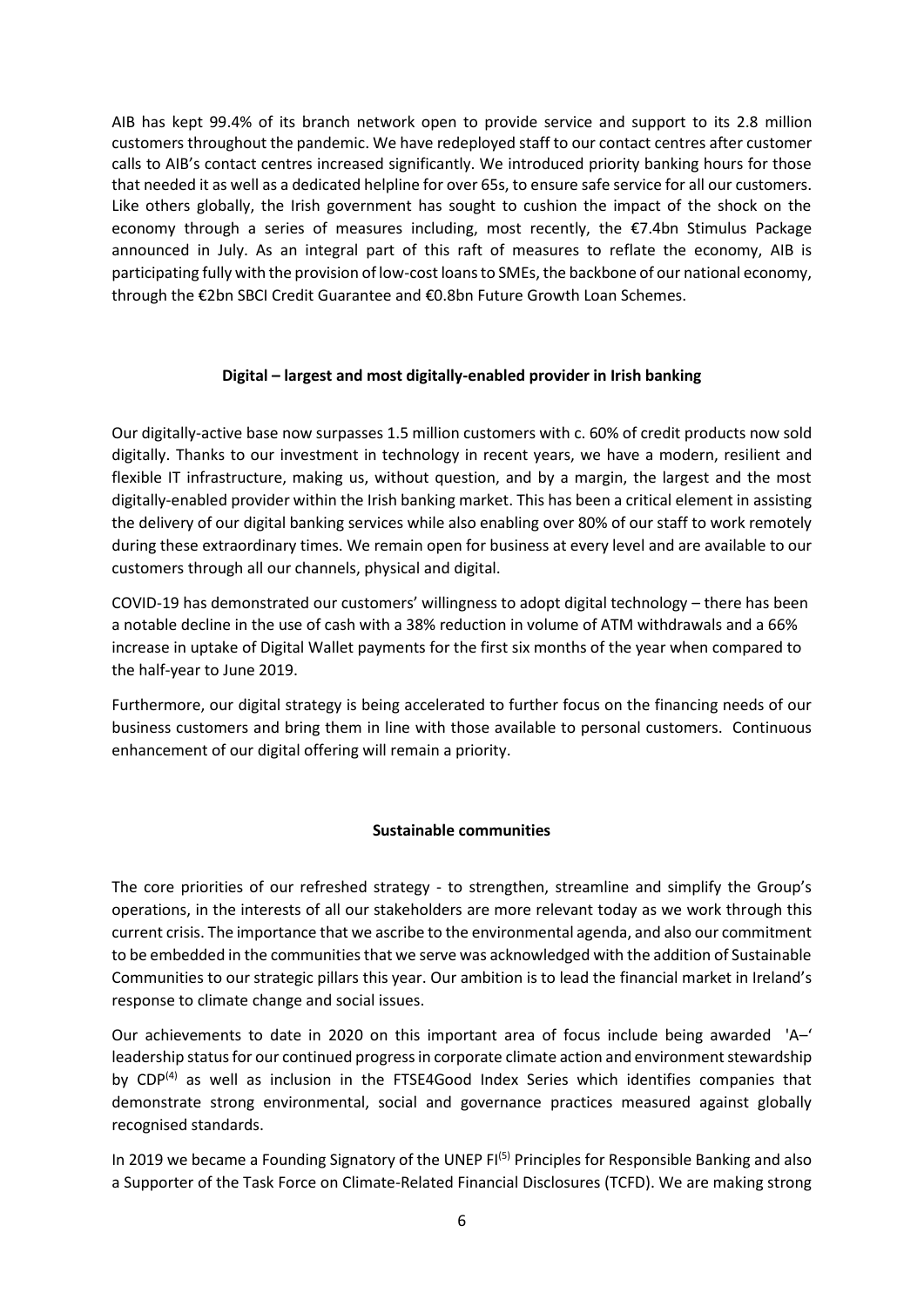progress in delivering on these commitments as we continue to embed environmental and social factors into our risk management processes with updated disclosures planned for the end of this year.

We announced a collaboration with Trinity College Dublin (TCD) to establish a research hub that will accelerate TCD's immunology project in tackling the COVID-19 pandemic. Our investment of €2.4m has enabled the launch of the AIB COVID-19 research hub.

The programme for the newly-formed government focuses on rebooting the Irish economy, accelerating the green agenda and delivering solutions to the housing crisis. We recognise, as a financial institution at the heart of Ireland's economy, that we are well positioned to be a key driver and supporter of the proposed initiatives. Today AIB is announcing a €300 million social housing fund for the provision of 2,000 new social houses.

## **OUTLOOK**

## *Guidance*

Earlier this year and primarily due to the lower for longer interest rate environment, we guided NII of c. €2.0bn. Having withdrawn this guidance at the Q1 stage and as a result of the impact of COVID- 19, we now expect NII to be 5% lower than originally expected at approximately €1.9bn for the full year. In addition, with the slowdown in economic activity and changed consumer behaviour, previous guidance for Other Income of €500-€550m is now revised to c. €420m for the full year.

We continue to manage costs within our control and expect full year cost inflation, driven by depreciation, of c. 2% in line with previous guidance.

Following the H1 ECL charge of almost 200bps, we anticipate that the full year 2020 ECL charge is likely to be in the range of 235-250bps based on our current view of macroeconomic scenarios. We believe our ECL approach is conservative, forward looking and comprehensive, therefore we expect a return to a more normalised charge in 2021 and beyond.

## *Medium-term*

While our strategic priorities and medium-term financial targets remain unchanged, the challenge to achieve these is greater as a direct result of the COVID-19 health crisis. As part of our annual business planning process this year we are considering the future shape of our business in order to adjust to the financial impact of COVID-19 and equally to examine the opportunities presented by the crisis, namely, the acceleration of themes such as digitisation, flexible working and sustainability, so that AIB maintains a strong and resilient balance sheet, generates sustainable profits and returns capital to shareholders. We are determined to provide a customer experience that is characterised by excellence with highly competitive products and efficient processes and we will have a streamlined appropriate cost base for a leaner, simpler and more agile business. Acknowledging the need for caution, we proceed into the second half of 2020 with the same level of commitment, resilience and flexibility demonstrated in the early days of the crisis. We look forward to 2021 and beyond with confidence as the fundamentals of AIB remain healthy and strong.